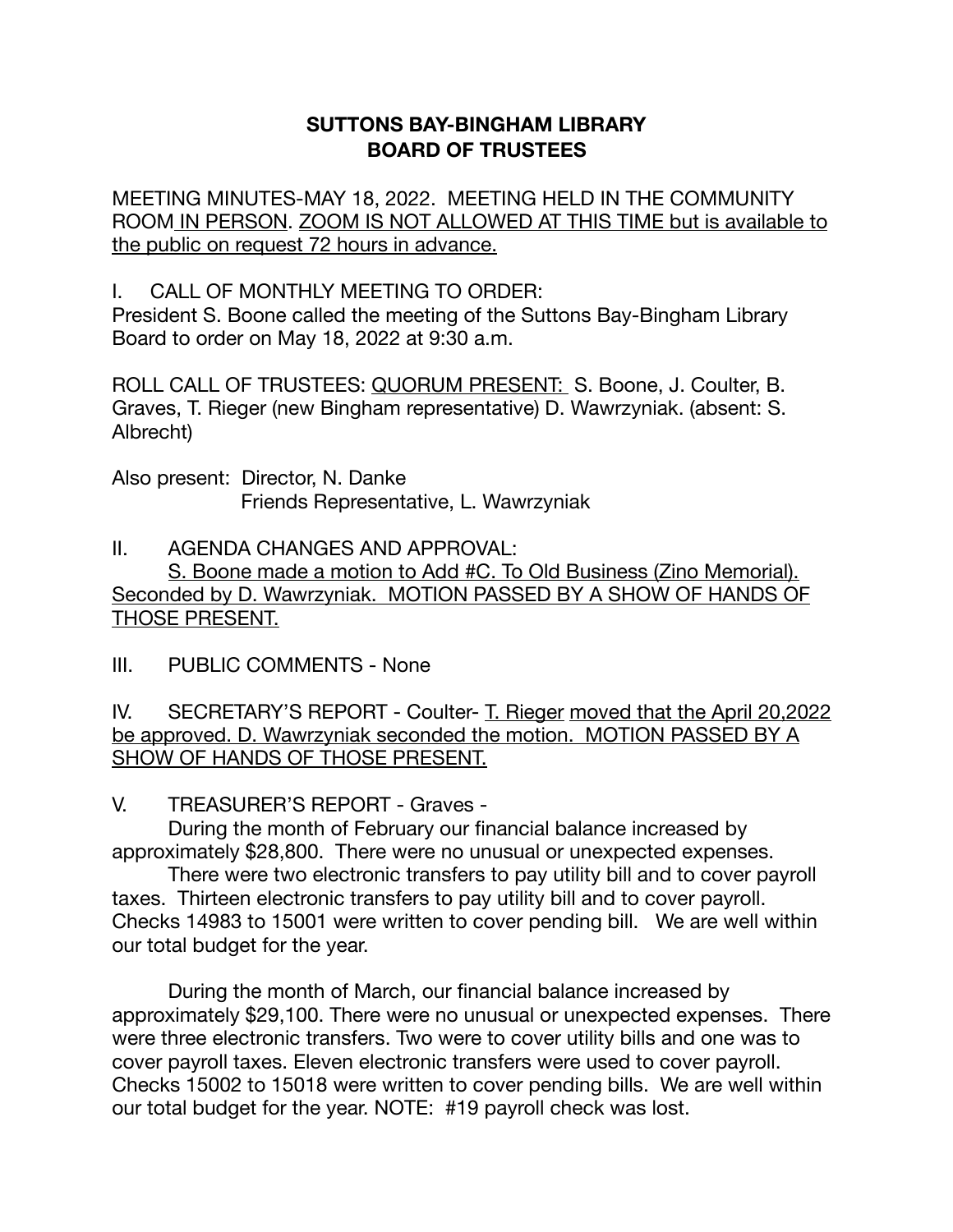During the month of April, our financial balance decreased by approximately \$15,400. There were no unusual or unexpected expenses. There were three electronic transfers. Two were to cover utility bills and one was to cover payroll taxes. Thirteen electronic transfers were used to cover payroll. Checks 15020 to 15032 were written to cover pending bills. We are well within our total budget for the year. S. Boone moved to accept the treasurer' report as clarified to the lost check. Wawrzyniak seconded the motion. MOTION PASSED BY A SHOW OF HANDS OF THOSE PRESENT.

## VI. OLD BUSINESS:

A. Library Entrance update: The drawings from L. Graves are ready for published bids. We will contact attorney for language. T. Rieger moved to fund an attorney to write bid proposal. J. Coulter seconded the motion, MOTION PASSED BY A SHOW OF HANDS OF THOSE PRESENT 

B. Librarian performance review is in progress and being done by Albrecht and Coulter.

C. Zino Memorial: Several individuals, members from Friends and Board members contributed to the Memorial and Camp Hayowentha.

## VII. NEW BUSINESS

A. **2022-2023 Budget Review and Adoption:** S. Boone moved that we adopt the 2022-2023 budget as presented and discussed. D. Wawrzyniak seconded the motion. MOTION PASSED BY A SHOW OF HANDS OF THOSE PRESENT.

B. **Authorization of expenditures of 2022-2023 Budget:** T. Rieger moved that we approve the expenditures of the 2022-2023 budget. D. Wawrzyniak seconded the motion. MOTION PASSED BY A SHOW OF HANDS OF THOSE PRESENT.

C. Performance Review Committee: Coulter and Albrecht- will meet the later part of May/first part of June.

D. Remaining Policies and Procedures sections to update - Danke

 1. Collection and Selection Policies will be discussed in June with T. Rieger and D. Wawrzyniak working on it with Director Danke.

VIII. REPORTS

A. Library Director's Report-Danke

 See Attached (note: Assistant director now written as a job sharing position with a written job description.)

B. Friends - L. Wawrzyniak

 Reported that the used book drop will be on the second Saturday of the next few months until the August book sale.